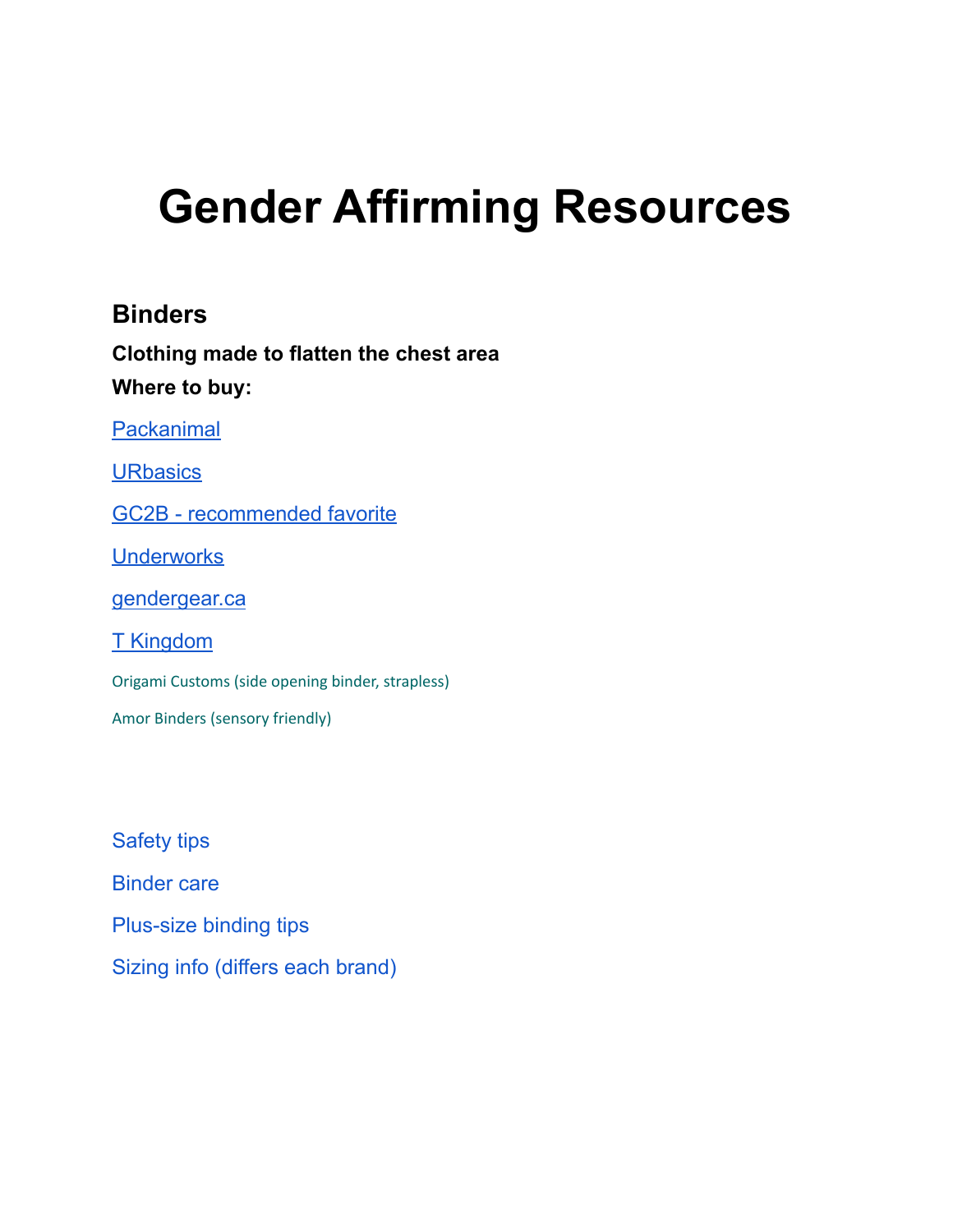## **Packers**

**Object to create bulb in your pants Where to buy packer:**

[Gender Gear](https://www.gendergear.ca/collections/packers-prosthetics)

**[New York Toy Collective](https://newyorktoycollective.com/product-category/silicone-packers/)** 

**[Transthetics](https://transthetics.com/)** 

**[Trans Guy Supply](https://transguysupply.com/collections/ftm-packers)** 

**[Peecock Products](https://peecockproducts.com/peecock)** 

**[Fleshlight](https://www.fleshlight.ca/collections/mr-limpy)** 

[Tool Shed Toys](https://www.toolshedtoys.com/gender-expression/packers/)

[Gender Cat](https://gendercat.com/collections/gendermender-packers-and-penis-prosthetics)

[Reel Magik](https://www.reelmagik.com/features-bp.html)

**[Tips](https://www.gendergear.ca/pages/all-about-packers)** 

## **Packing Underwear**

**Underwear specifically made to keep your packer in place**

**Where to buy packing underwear:**

**[FtM Essentials](https://www.ftmessentials.com/collections/packing-straps-underwear)** 

**URbasics** 

[Rodeoh](https://rodeoh.com/collections/ftm-gear)

**[Trans Guys](https://transguys.com/shop)**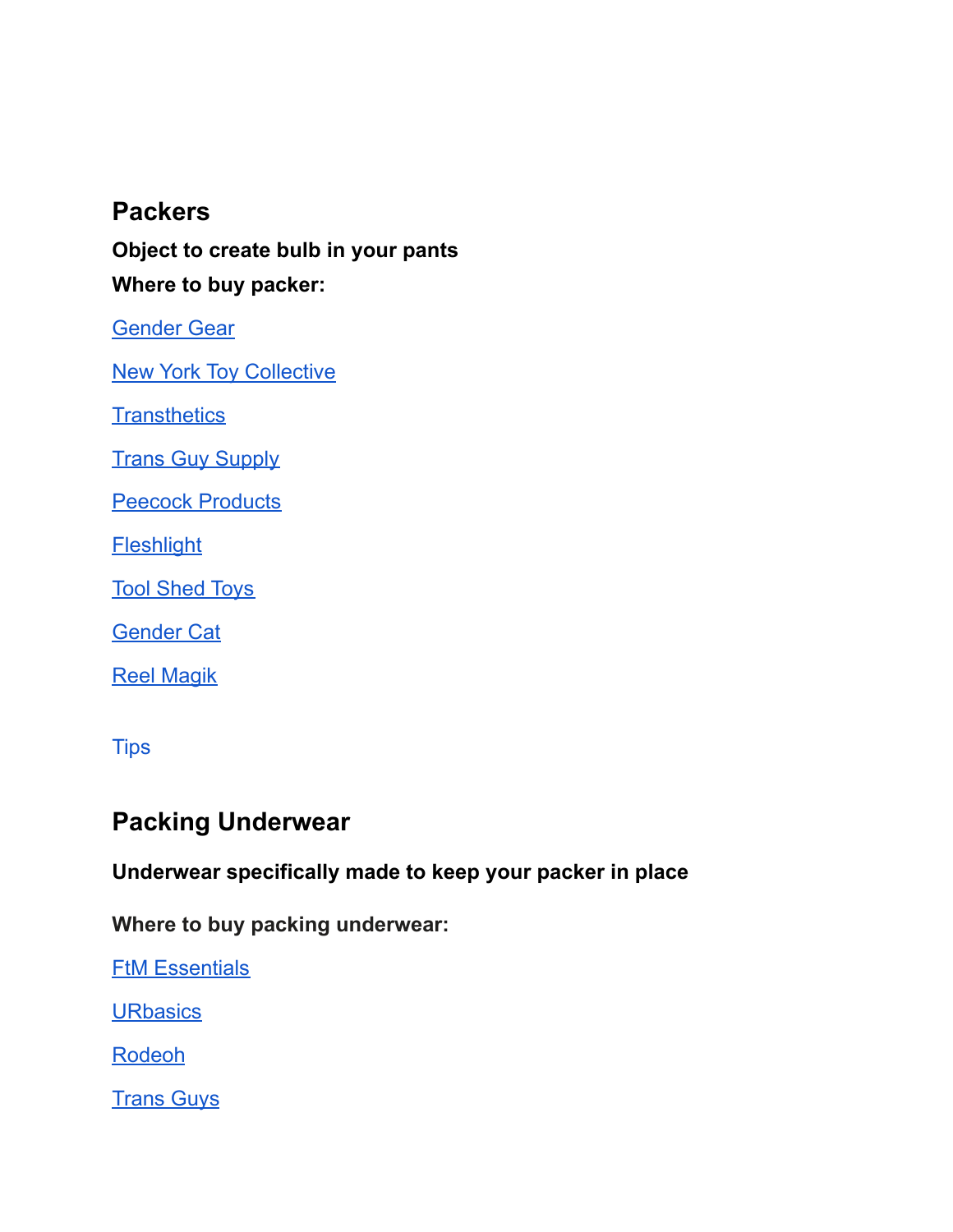[Jock Mail](https://www.jockmail.co/)

[Sock Drawer Heroes](https://sockdrawerheroes.com/collections/packing-underwear-pouches)

[New York Toy Collective](https://newyorktoycollective.com/product/packer-pouch-magnetic-closure/)

[Packer guide](https://ftm-guide.com/guide-to-packers-for-transmen/)

[Video on how to pack](https://www.youtube.com/watch?v=ybZmzzobMGM)

[Caring for the packer](https://transguysupply.com/blogs/news/how-to-care-for-your-packer)

[DIY packing](https://transgenderteensurvivalguide.tumblr.com/post/102182730245/How-do-you-pack-with-a-sock-and-please-dont-just)

# **STPs (Stand to pee)**

## **Device to allow for peeing standing up Where to buy:**

[FTM Pitstop](https://ftmpitstop.com/collections/all)

**[FtM Essentials](https://www.ftmessentials.com/collections/stp-devices)** 

[Gender Gear](https://www.gendergear.ca/collections/packers-prosthetics)

**[Transthetics](https://transthetics.com/product-category/ftm-stand-to-pee/)** 

**[Trans Guy Supply](https://transguysupply.com/collections/ftm-stp)** 

**[URbasics](https://urbasics.ca/)** 

[All about STPs](https://www.gendergear.ca/pages/all-about-stps)

[How to use](https://www.youtube.com/watch?v=DLkiTe0WZgk)

### **Breast Forms**

**Creates a larger chest**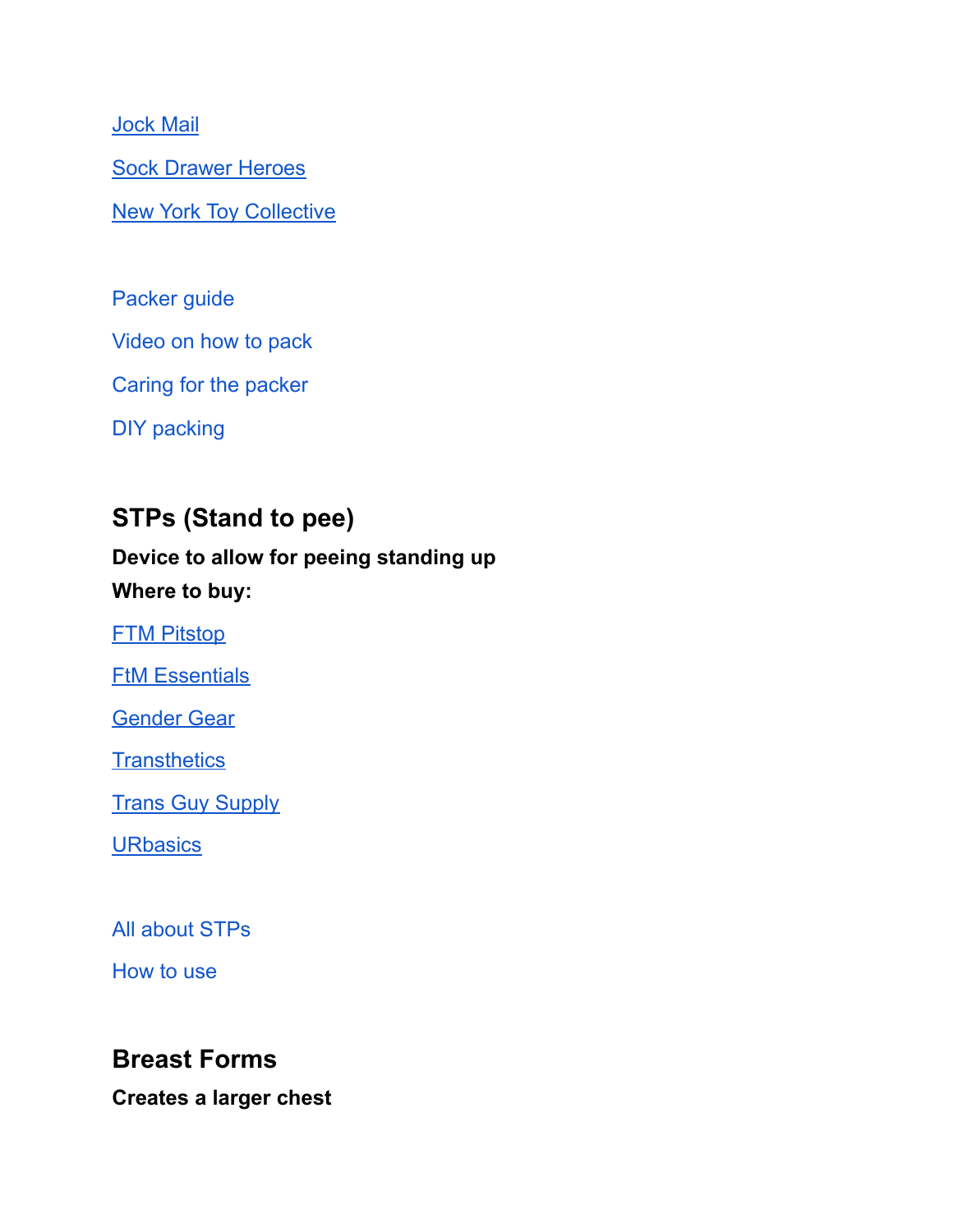#### **Where to buy:**

[The Breast Form Store](https://www.thebreastformstore.com/sleep-travel-oval-foam-breastforms.aspx)

**URbasics** 

[Tool Shed Toys](https://www.toolshedtoys.com/gender-expression/breast-forms/)

**[Glamour Boutique](https://www.glamourboutique.com/breast-forms)** 

[Gendergear.ca](https://www.gendergear.ca/)

**[Sizing](https://www.thebreastformstore.com/whats-my-bra-size.aspx)** 

**[Positioning](https://www.glamourboutique.com/transgender-breast-form-tips/position-breast-forms-29876)** 

[Product care](https://www.thebreastformstore.com/instructions-and-care-cards.aspx)

# **Gaffs**

# **Creates a flattened groin area Where to buy:**

[Origami Customs](https://origamicustoms.com/)

**[Urbasics](https://urbasics.ca/)** 

[Gendergear.ca](https://urbasics.ca/)

[The Breast Form Store](https://www.thebreastformstore.com/gaffs-for-crossdressing-gold-seal.aspx)

**[LeoLines](https://www.etsy.com/ca/market/leolines)** 

[Sock Drawer Heroes](https://sockdrawerheroes.com/collections/tucking)

[Tool Shed Toys](https://www.toolshedtoys.com/gender-expression/shapewear/)

**[Tuckituppp](https://www.tuckituppp.com/shop)** 

T [Tape](https://unclockable.com/pages/guide)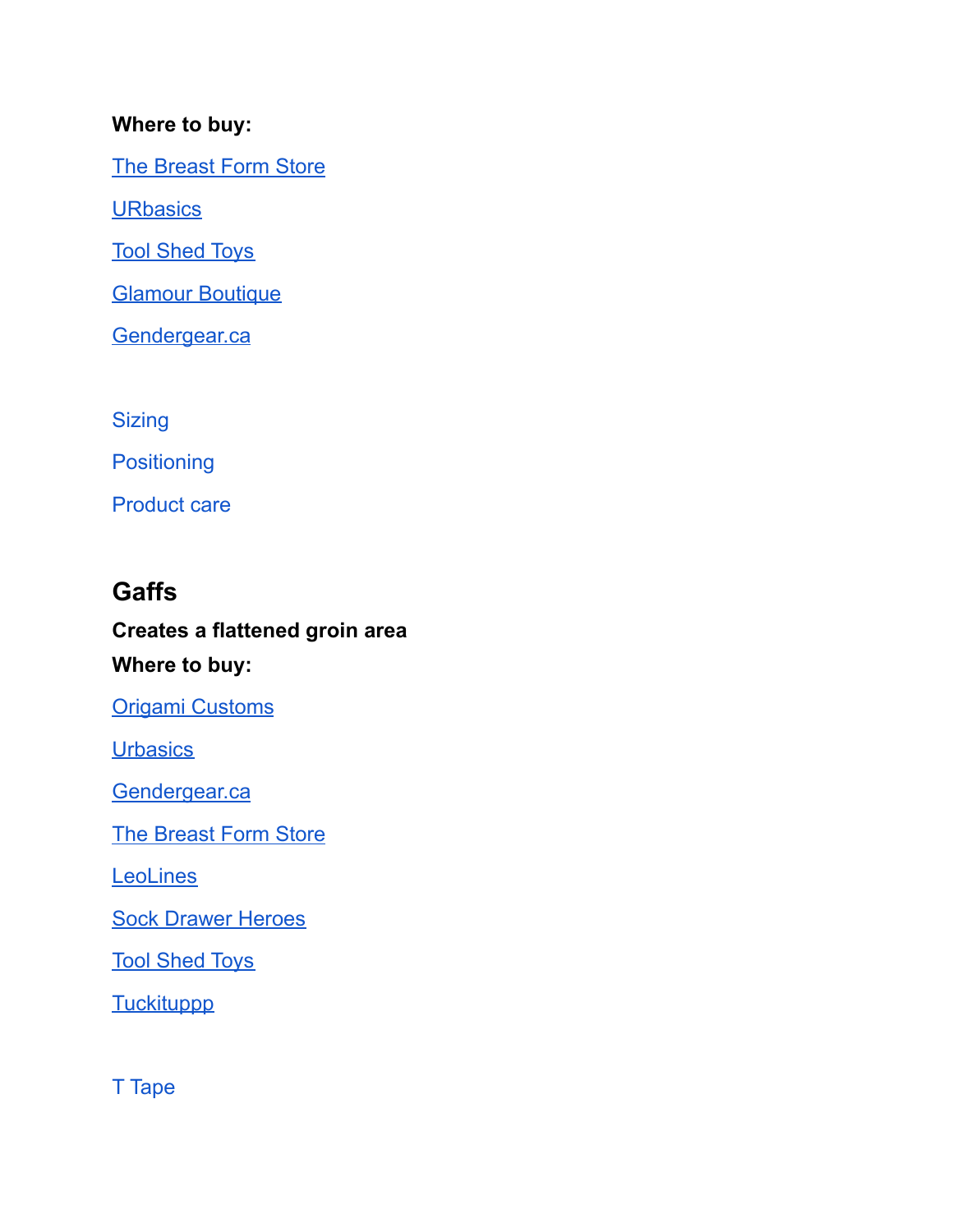#### **[Safety](https://www.healthline.com/health/transgender/tucking)**

[Q & A](https://www.buzzfeed.com/meredithtalusan/all-the-questions-you-had-about-tucking-but-were-afraid-to-a)

## **Tape**

**Alternative to binders and gaffs for binding and tucking Where to buy:**

**[Trans Tape](https://transtape.life/)** 

# **Hair Removal**

#### **Oakville:**

GLO Laser (and electrolysis now)

<https://glolaser.ca/contact-glo-laser-hair-removal-oakville/> (this LHR provider

will occasionally offer 60% off sales - most notably on the black friday

weekend but at other times during the year too)

#### **Milton:**

Spa Bellissima <http://sbelectrolysis.com/contact-us/>

#### **Hamilton:**

Radiance- 905 961 2225, [info@radiancelaserclinic.com](mailto:info@radiancelaserclinic.com)

# **Voice Training**

transvoicelessons on youtube. You can with \$5USD a month to her patreon get access to her discord server which has an absolutely incredible amount of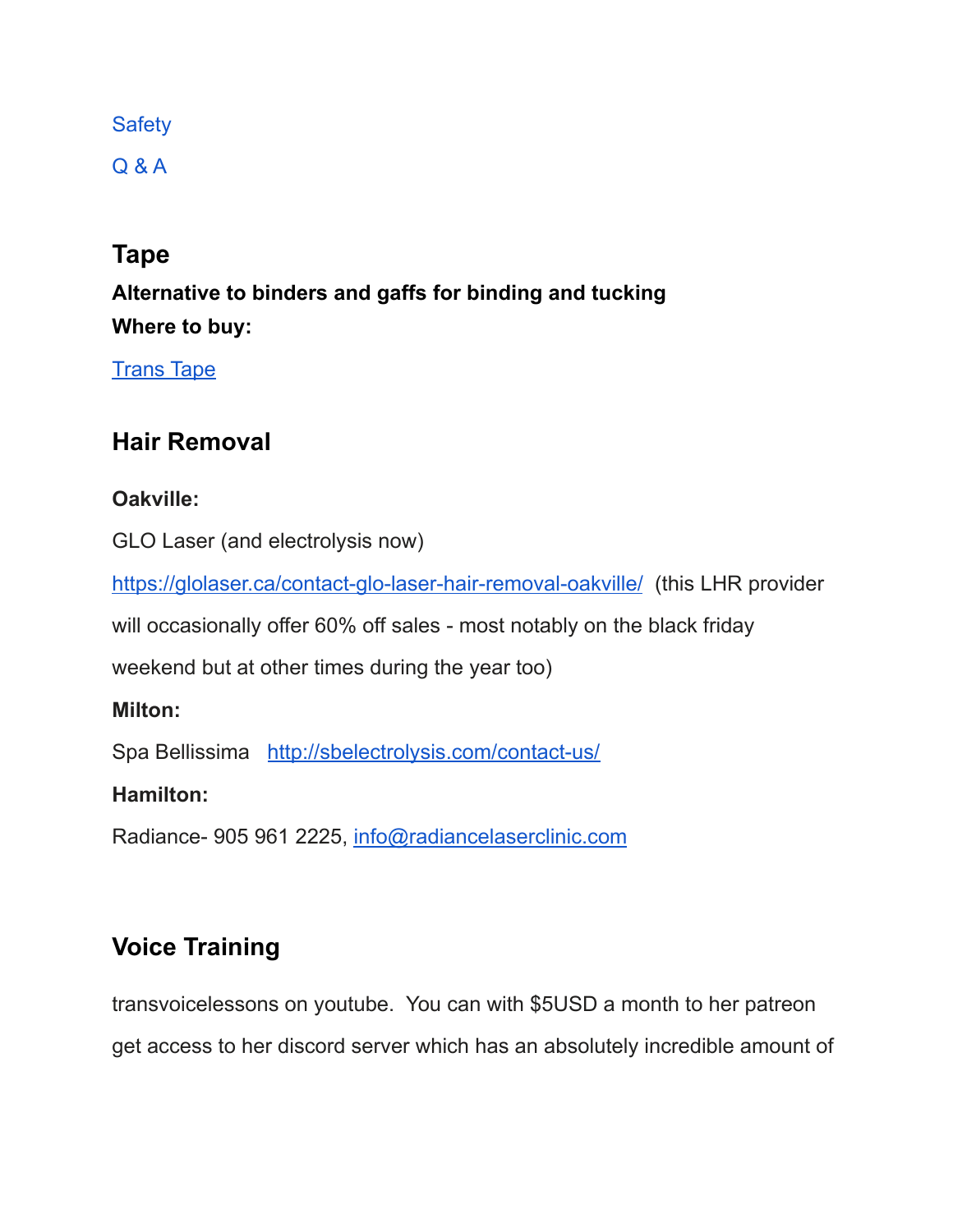resources as well as a community of peers who will practice with you and/or teach you informally.

# **Medical Supplies**

Wellwise [- needles, syringes, alcohol swabs \(buy in](https://www.wellwise.ca/en-ca) bulk) [The Aids Network \(Halton\)](https://aidsnetwork.ca/harm-reduction-supplies/) - offers HRT kits

# **Wigs**

**[Wildside](https://www.shopwildside.com/product-category/wigs/)** [Just Incredible Hair](https://www.justincrediblehairs.com/) **[Discreetly Yours](http://discreetlyyours.ca/#)** 

[Dress Tech](https://procrossdresser.com/)

[En Femme](https://enfemmestyle.com/)

**[Trans Sensation](https://www.transsensation.de/en/)** 

# **Swimwear**

[Beefcake](https://www.beefcakeswimwear.com/) - androgynous swimwear

# **Accessories**

[Black Queer Magic](https://bqmny.com/) - jewelry [Bowtie Behavior](https://www.bowtiebehavior.com/) - bowties Luna Pads [- re-usable pads for bleeding](https://lunapads.ca/) [Pyramid Seven](https://www.pyramidseven.com/) - boxers for periods